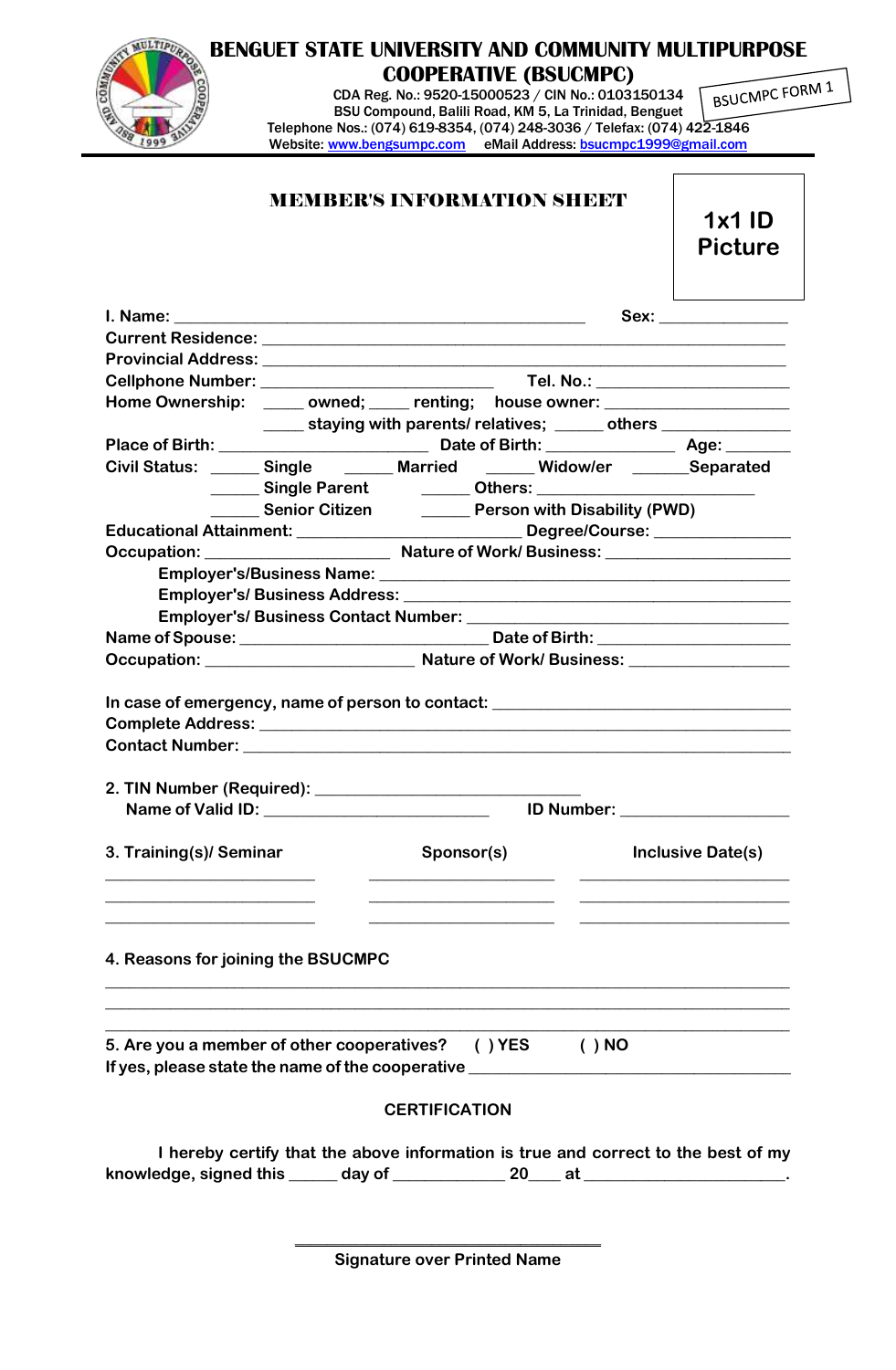

**BENGUET STATE UNIVERSITY AND COMMUNITY MULTIPURPOSE COOPERATIVE (BSUCMPC)** BSUCMPC FORM 2 CDA Reg. No.: 9520-15000523 / CIN No.: 0103150134

BSU Compound, Balili Road, KM 5, La Trinidad, Benguet Telephone Nos.: (074) 619-8354, (074) 248-3036 / Telefax: (074) 422-1846 Website: [www.bengsumpc.com](http://www.bengsumpc.com/) eMail Address: [bsucmpc1999@gmail.com](mailto:bsucmpc1999@gmail.com)

# **Conduct and Ethical Responsibilities of BSUCMPC Members**

The success and longevity of the BSUCMPC depends to a great extent on the support and compliance of a member's obligation and responsibilities. Hence, I will strive to consciously adhere to:

1. Promote the vision, mission and core values of the BSUCMPC.

2. Commit to abide by the cooperative By-laws, policies, rules and regulations and practice cooperative values and principles at all times.

3. Know and exercise my rights and obligations as member of BSUCMPC.

4. Value & practice honesty, loyalty, politeness, professionalism, respect, courtesy, humility and kindness in all my dealings with BSUCMPC's employees, officers, members & with the people in my community.

5. Exercise self-restraint, consideration, understanding, & patience when altercations, conflicts or problems with BSUCMPC's employees and officers occur and when I experience temporary inconvenience in their delivery of customer service due to voluminous transactions or owing to circumstances beyond the control of the cooperative.

6. Take pride as member of the BSUCMPC and as such, I undertake to always promote its interest every chance I get by encouraging new members, new/additional loans & deposits or new/additional business for the cooperative to ensure its growth and financial viability.

7. Project a positive image of the cooperative in my actions inside and outside the offices of the cooperative.

8. Use the cooperative facilities & equipment/ furniture & fixture with utmost care.

9. Patronize BSUCMPCS's products & services & maintain a good credit record.

10. Attend and actively participate in BSUCMPC's annual/special general assembly and its other major activities or programs.

=====================================================================================

# **COMPLIANCE COMMITMENT CERTIFICATE**

, after having received, read and understood the Code of Conduct & Ethical Responsibilities for members of the BSUCMPC, hereby commit to FULLY abide by its provisions & undertake to immediately report any violation thereof. I understand that any violation on my part of the provisions of the Code and related policies of the BSUCMPC may be subject to appropriate sanction/penalty as may be determined by the Board upon exercise of due process of law.

\_\_\_\_\_\_\_\_\_\_\_\_\_\_\_\_\_\_\_\_\_\_\_\_\_

(Signature Over Printed Name)

(Date)

\_\_\_\_\_\_\_\_\_\_\_\_\_\_\_\_\_\_\_\_\_\_\_\_\_\_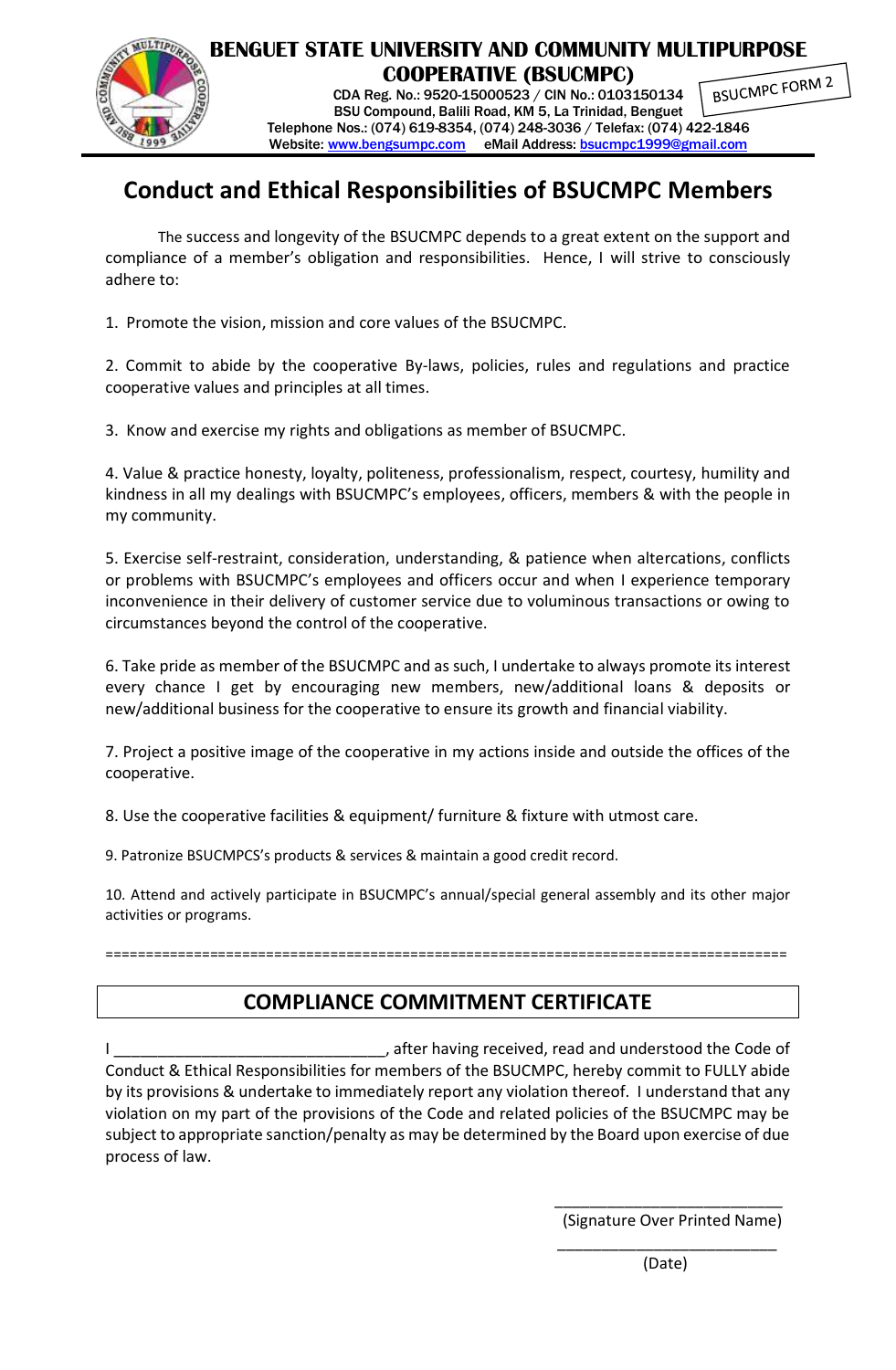

**BENGUET STATE UNIVERSITY AND COMMUNITY MULTIPURPOSE COOPERATIVE (BSUCMPC)**

CDA Reg. No.: 9520-15000523 / CIN No.: 0103150134 BSU Compound, Balili Road, KM 5, La Trinidad, Benguet Telephone Nos.: (074) 619-8354, (074) 248-3036 / Telefax: (074) 422-1846 Website: [www.bengsumpc.com](http://www.bengsumpc.com/) eMail Address: [bsucmpc1999@gmail.com](mailto:bsucmpc1999@gmail.com)

BSUCMPC FORM 3

### MEMBERSHIP AND SUBSCRIPTION AGREEMENT

Date

**THE BOARD OF DIRECTORS BSUCMPC** La Trinidad, Benguet

Ladies and Gentlemen:

\_\_\_\_\_\_\_\_\_\_\_\_\_\_\_\_\_\_\_\_

I, \_\_\_\_\_\_\_\_\_\_\_\_\_\_\_\_\_\_\_\_\_\_\_\_\_\_\_\_\_\_\_\_\_\_\_\_\_, a resident of \_\_\_\_\_\_\_\_\_\_\_\_\_\_\_\_\_\_\_\_\_\_\_\_\_\_\_\_\_\_\_\_\_

Hereby agree to be a member of the Benguet State University and Community Multipurpose Cooperative. I have attended the prescribed training course for perspective members and I understand the purpose and objectives of this cooperative.

In connection with such membership, I hereby agree to the following terms and conditions:

- 1. To comply with the provisions and articles of cooperation, by the by-laws and policies set by the Board of Directors, the General Assembly as well as act on duly constituted authorities, and failure on my part to do so, the BSUCMPC at its option may:
	- a. Fine
	- b. Suspend, or
	- c. Expel me from membership whereupon all my share holdings shall be answerable for my liabilities to BSUCMPC;
- 2. Attend all meetings, conferences and seminars as required by the BOD and failure on my part to do so unless previously excused by the BOD to suspend my rights and privileges;
- 3. To participate in the capital build-up and savings mobilization program of the cooperative by:
	- a. Subscribing at least 20 shares amounting to PHP 20,000.00 payable in 3 years
	- b. Paying the amount of PHP 5,000.00 as initial share capital, equivalent to 5 shares upon membership; PHP 100.00 membership fee; PHP 200.00 passbook fee and ID; PHP 1000 Mutual Assistance; and PHP 700.00 Hospitalization Assistance.
	- c. Flow back at least 50% of my dividend and patronage refund due to me
	- d. Continuously add to my share capital and savings deposit
- 4. To comply with the directives of duly constituted authorities as well as decision of the BOD regarding the operating policies of BSUCMPC.

The provisions of this agreement, Articles of Cooperation and By-laws have been provided and explained to me. I understood them and agree to abide with them.

In all of the above undertakings, I am aware that the BSUCMPC may impose sanctions against me or perform any act necessary to make the sanctions effective without going to court.

**IN WITNESS HEREOF**, I have affixed my signature / right thumb mark this \_\_\_\_\_\_\_ day of  $-20$  at  $-$ 

> \_\_\_\_\_\_\_\_\_\_\_\_\_\_\_\_\_\_\_\_\_\_\_\_\_\_\_\_\_\_\_\_\_\_\_\_\_\_ Signature over Printed Name